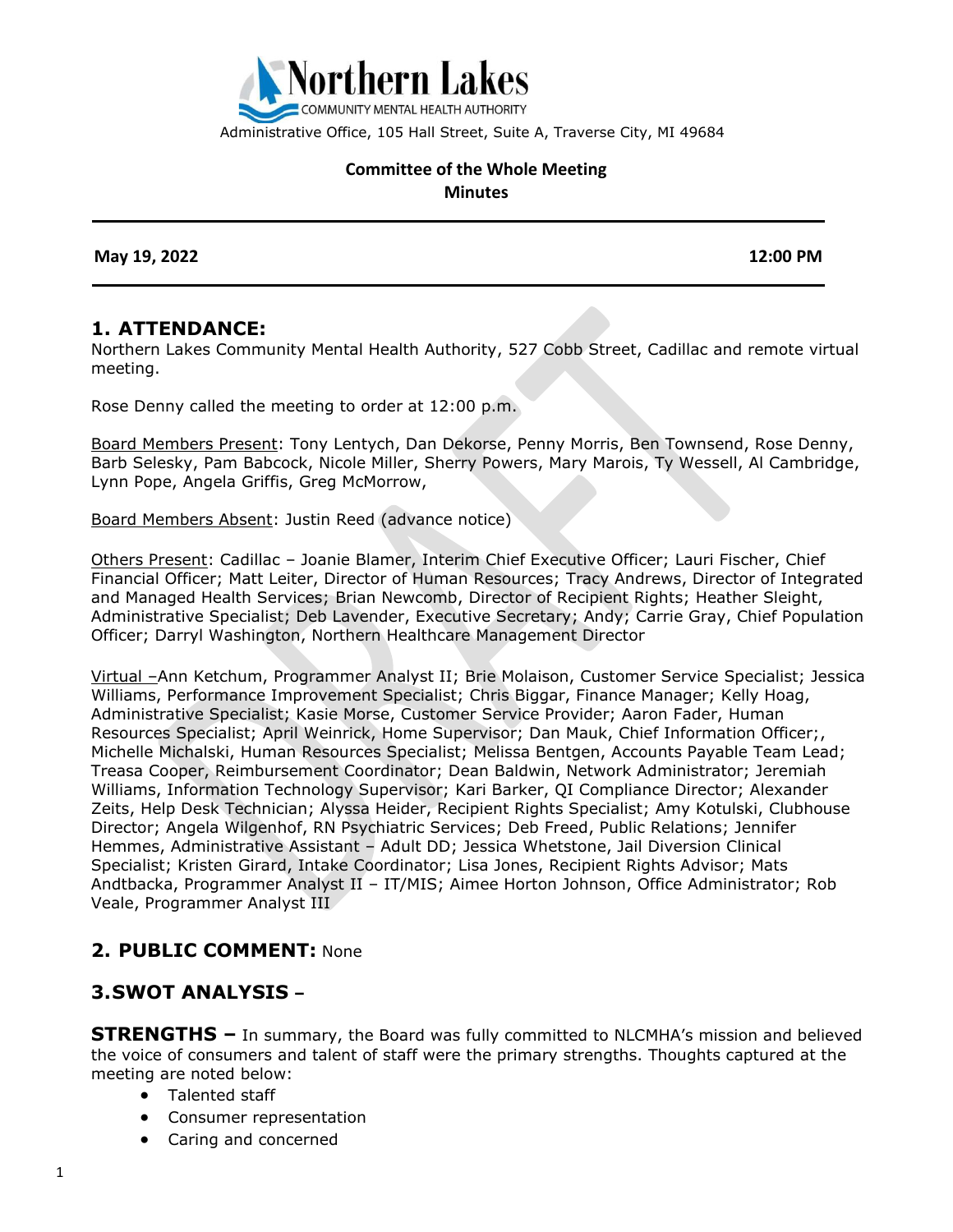- Fully committed to mission
- Group/collective leadership
- Diversity of perspective
- Represent different regions and vocations
- Closer to consumer interaction D/T Mental health code having consumers on board
- Conscientious commitment
- Desire to do better.
- Everyone is fully committed/attentive
- Open and willing to change
- 6 political bodies.

**WEAKNESSES** – In summary, the Board noted the governance model and the concern of Grand Traverse County withdrawing from the Enabling agreement were the primary concerns. Thoughts captured at the meeting are noted below:

- Lack of institutional knowledge
- Flawed governance. Complex Industry
- High turnover of board. Low frequency of meetings
- Mismatch of community expectations. Satisfaction/dissatisfaction of consumers
- Lots of folks who can be served
- Absence of trust. Lack of vision
- Not seen as a leader
- 6 political bodies advocating
- State advocacy distractions
- Lack of public promotion
- Process mapping/model
- Conflict of Board member or customer with multiple hats
- Explanation of excuse.

**THREATS –** In summary, the Board noted the lack of trust and understanding amongst Board Members and the uncertainty of Grand Traverse County's decision to withdraw from the Enabling Agreement were the biggest threats. In discussion the Board debated it's support of Grand Traverse County as some believed a vote to offer the CEO position to Joanie Blamer was a vote against Grand Traverse County. Thoughts captured at the meeting are noted below:

- Lack of awareness of experience and skills
- Inability to meet has fostered a lack of development of trust and understanding
- Division between staff and the board
- Division among board members. Non-unified board
- Funding from the state and federal
- Governance model impeding agency performance
- Non-participating board members
- Learning curve for board members
- Grand Traverse withdrawal the uncertainty of it.

**OPPORTUNITIES –** In summary, the Board noted reevaluating and/or modifying the current governance model and empowering representatives from all six counties to review (possibly modify) the Enabling Agreement. Thoughts captured at the meeting are noted below:

- Creation of separate mental health systems
- Show off/improve public perception
- Re-evaluate and modify governance model
- Board understanding through better understanding of board member backgrounds
- Establish root cause of dissatisfaction
- Check on organization that is results based, transparent and accountable
- Clearly identify scope of services (focused effort)
- Create new partnerships to serve people we currently cannot serve